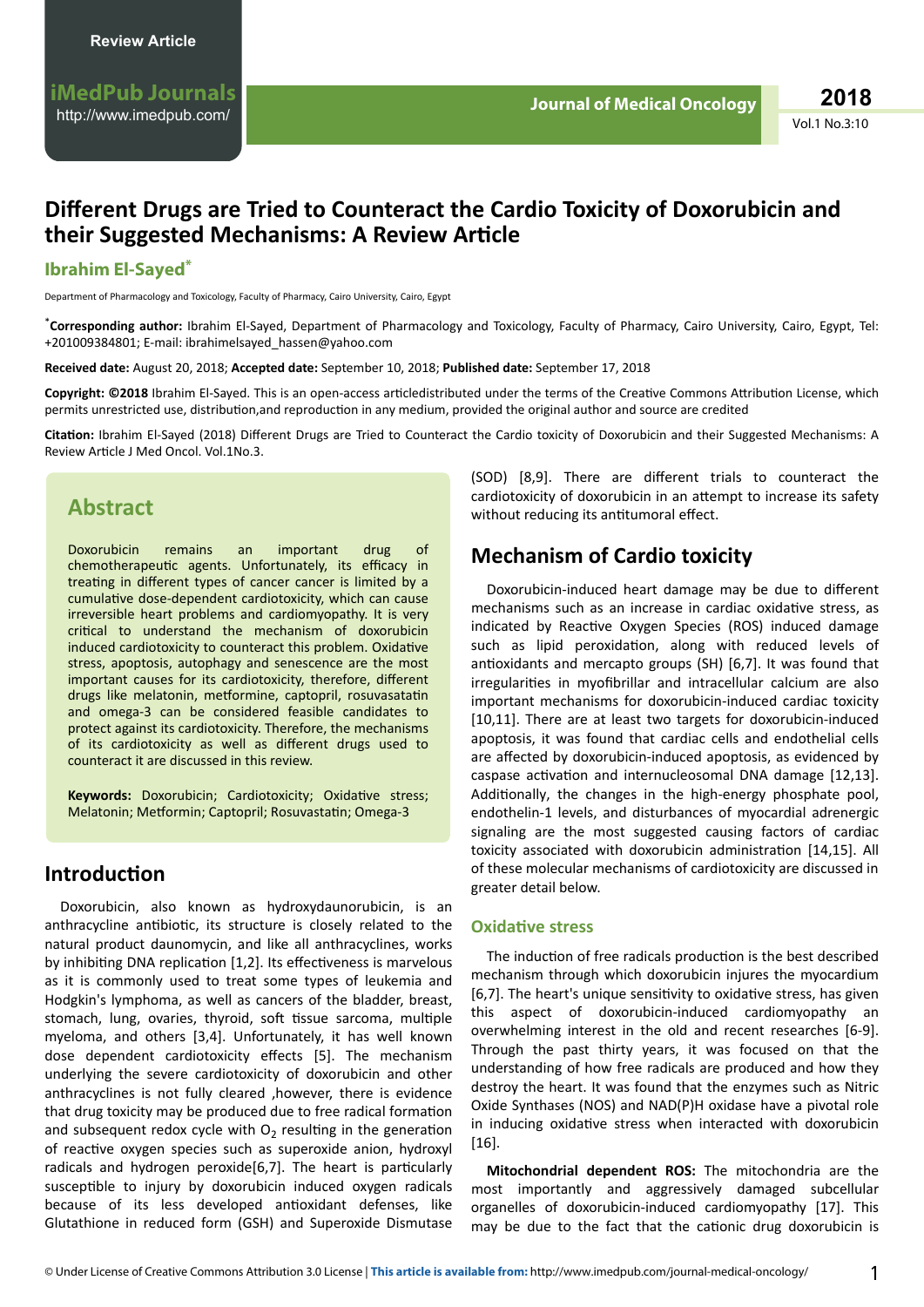enclosed in the mitochondrial inner membrane by forming a nearly-irreversible bond with cardiolipin [18]. The electrontransport chain requires cardiolipin binding to function properly, and it has been discussed that since doxorubicin disrupts the binding between cardiolipin and protein, more superoxide  $(O<sup>2</sup>)$ formation occurs [6]. Other membrane proteins, such as those responsible for carnitine transfer, can also be adversely affected by doxorubicin, contributing to the decline in mitochondrial function [19]. It is quite understood that these events disrupt mitochondrial and therefore cellular metabolism, because more than 90% of the ATP utilized by cardiomyocytes is produced by mitochondria [20,21]. This functional disruption causes ultrastructural pathologic changes such as mitochondrial swelling and myelin figures within the mitochondria [22].

However, experiments showing doxorubicin-induced myocardial dysfunction were often done with supraclinical doses of doxorubicin [23]. Yet clinical doses of doxorubicin can also directly produce mitochondrial disruption, but the effects are less severe [24]. In a model of chronic doxorubicin-induced cardiomyopathy, it was found that the oxidation of long chain fatty acids in cardiac mitochondria is significantly reduced, while glucose metabolism is increased, expressing an overall shift from aerobic to anaerobic metabolic state [25].

Manganese Superoxide Dismutase (MnSOD) overexpression has been shown to enhance cell survival in case of doxorubicin through its role as a free radical scavenger in mitochondria [26]. In addition, upregulation of glutathione peroxidase (Gpx1), a cytosolic and mitochondrial enzyme that decreases hydrogen peroxide  $(H_2O_2)$  and fatty acid hydroperoxides, protects cardiac cells against acute doxorubicin-induced cardiomyopathy and prevents deterioration of mitochondrial respiration and inhibition of complex I activity  $[27,28]$ . It is well-known that mitochondria play a pivotal role in the pathogenesis of doxorubicin-induced cardiomyopathy [29]. Prevention of mitochondria dysfunction will protect from myocardial alteration and subsequently make better cardiac outcomes [30].

**NAD(P)H-dependent ROS:** Doxorubicin and NAD(P)H can produce  $Q^2$  in the absence of any enzymatic activity, although this is a minor source of  $O^{2}$  radicals at best [31]. Recently, the importance of the NAD(P)H complex in the development of doxorubicin-induced cardiomyopathy has been confirmed pharmacologically *in vitro* using NAD(P)H inhibitors on cultured cell lines and in experiments where inhibitors of NAD(P)H activity were found to enhance cell survival [32]. Furthermore,  $NAD(P)H$  is such a large polypeptide chain, it was suggested that Single Nucleotide Polymorphisms (SNP) in any one of the subunits might make the NAD(P)H complex more vulnerable to doxorubicin induced cardiomyopathy as it can produce more free radical [33].

**Fe–DOX complex:** It was demonstrated that doxorubicin had a strong affinity for iron, and that the iron complex could cause defects in lipid metabolism through its interactions with the negatively-charged membranes [34]. It was noted that doxorubicin reduction in the presence of free iron also sets up a cycle for free radical generation (redox recycling) and the metabolite doxorubicinol is known to interact with mercapto groups on proteins, producing the damages to the cell [35].

However, the free iron content of most cells is very low including cardiomyocytes [36]. In physiological conditions, there is no enough free iron to couple with doxorubicin to the extent necessary to cause cardiomyopathy [37]. It was suggested that the effects of doxorubicin on iron metabolism are not mediated by doxorubicin-iron interactions, but rather via the proteins that sequester and bind intracellular iron [38]. One such mechanism involves the doxorubicinol metabolite forming complexes with the Fe–S group the cytoplasmic aconitase/IRP-1 (iron regulatory protein), thereby enhancing the stability of transferrin mRNA and preventing translation of iron sequestration proteins [39]. The subsequent decrease in IRP-1 leads to a decrease in the iron sequestering protein and an increase in free iron, which could continue the cycle of free radical generation [39]. It is concluded that a critical component of doxorubicin-induced cardiotoxicity is interference with iron sequestration.

Noteworthy, there is a wide variability in body iron stores in patients complaining of cancer chemotherapy due to abnormal blood losses, blood transfusions, iron supplementation, and nutritional status in these patients. Adult and pediatric patients undergoing treatment for leukemia, thalassemia, sickle cell anemia and other malignancies can develop a significant level of iron overload during, and as a result of chemotherapy, bone marrow transplantation and blood transfusion [40].

#### **Cellular death**

The most probable second mechanism of doxorubicin induced cardiotoxicity is cellular death. There are different types of cell death as apoptosis, necrosis, autophagy and senescence.

**Apoptosis:** Apoptosis is a programmed cell death which is critical for cell homeostasis. The steps of apoptosis include cell membrane shrinkage, DNA destruction, chromatin concentration, and form what is called "apoptotic body" that allows for its removal by phagocytosis. There are two pathways of apoptosis including extrinsic and intrinsic pathways. In the extrinsic pathway, death ligands (FasL, TNFα, TRAIL) bind with their receptors leads to activation of caspase 8 and then activation of caspase 3 [41]. Mitochondrial cytochrome C release leads to activation of the intrinsic pathway. The Bcl-2 family has a pivotal role in case of this pathway , the Bcl-2 family includes three groups: anti-apoptotic members Bcl-2, Bcl-XL, and Mcl-1, pro-apoptotic members Bax and Bak, and BH3 only proteins such as Bad, Bid, Nix and BNip3 that increase apoptosis via inhibition of anti-apoptotic Bcl-2 proteins or activation of proapoptotic Bax and Bak [41]. In the cytosol, cytochrome c forms a complex with the adaptor protein apoptosis protease activator protein-1 (Apaf-1), dATP, and caspase 9. The result is the formation of a structure known as the apoptosome, which in turn activates caspase 9 [42]. Both extrinsic and intrinsic apoptotic pathways converge on the activation of downstream executioners, caspases 3, 6, and 7 [43]. The mechanism of DOXinduced cardiomyocyte apoptosis has been extensively studied in both acute and chronic cardiotoxicity and it was suggested that the caspase 3 has a pivotal role in doxorubicin induced cardiotoxicity [44]. Additionally, it was reported that Death Receptors (DRs), including TNF receptor 1 (TNFR1), Fas, DR4 and DR5, are critical mediators of apoptosis through which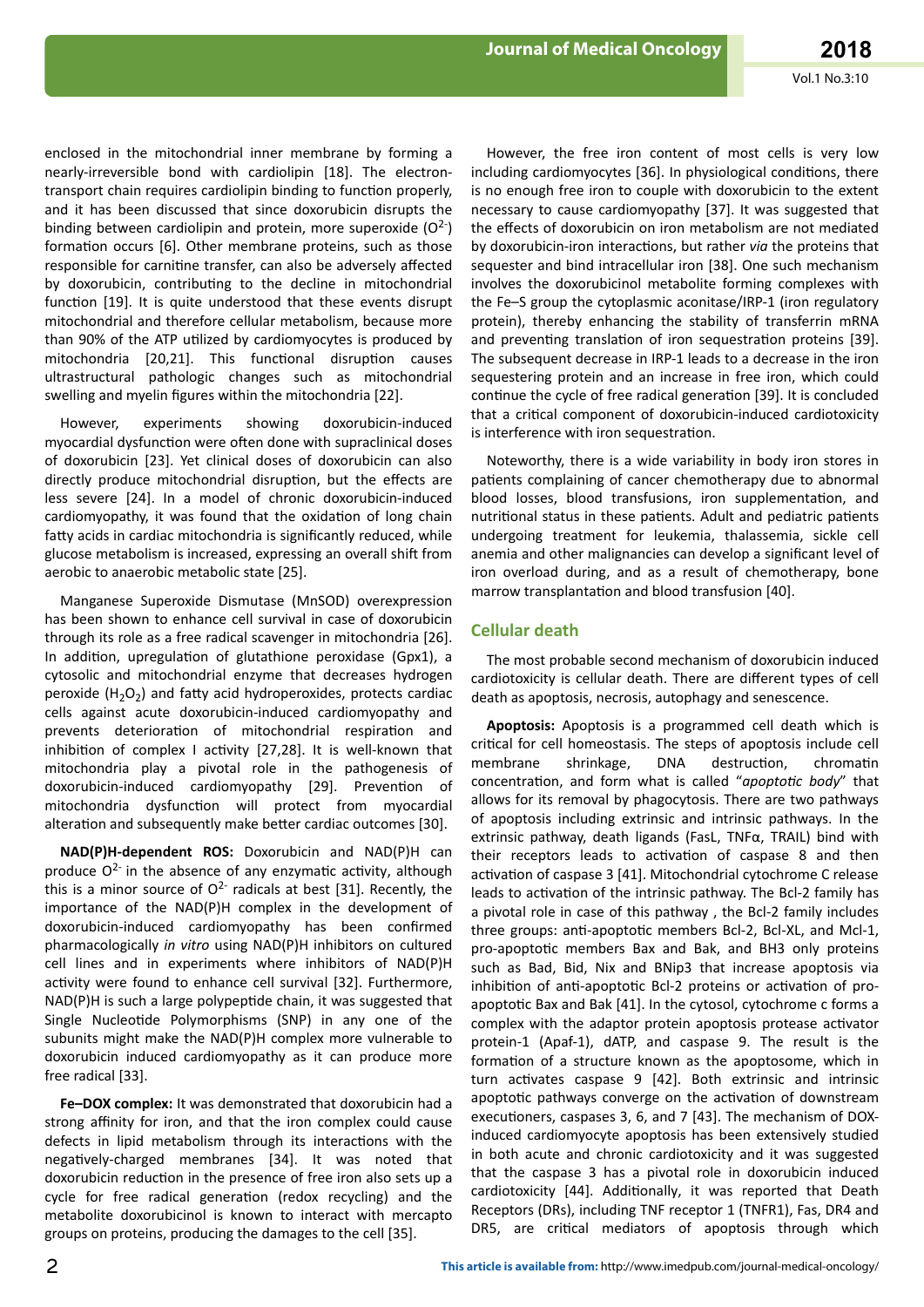doxorubicin may cause cardiomyocytes apoptosis as Fas and FasL expressions were increased in rat cardiomyocytes following doxorubicin treatment [44].

Necrosis: On the other hand, necrosis is a different form of cell death which is typically described as early rupture of the plasma membrane and swelling of cytoplasmic organelles, in particular the mitochondria [45]. Necrosis is different from apoptosis as necrosis is swelling then rupture of cell membrane but apoptosis is shrinkage of cell contents [45]. However, it was shown that necrotic cell death can be well controlled and programmed [45]. Additionally, it was shown that DOX treated mice hearts have a cardiac expression of proinflammatory cytokine, inflammatory cell infiltration, and necrosis [46]. Oxidative stress is implicated in necrotic cardiomyocyte death. The use of free radical scavengers protected cardiomyocytes from anthracycline induced necrosis due to a strong relation between necrosis and oxidative stress [47]. The rationale is that increased ROS leads to mitochondrial calcium overloading, promotes Mitochondrial Permeability Transition (MPT) pore opening, causes mitochondrial swelling and ATP depletion, and hence triggers necrotic cell death [48].Therefore, it was assumed that the mitochondrial calcium homeostasis may exert a critical factor in the accumulative and irreversible cardiomyopathy associated with long-term DOX treatment.

Autophagy: Additionally, when cytosolic proteins and organelle are degraded through engulfment into doublemembraned vesicles known as "*autophagosomes*", which then fuse with lysosomes and subsequently degrade the contents, this process is called autophagy [49]. It normally occurs in the myocardium, represents the most prevalent renewal mechanism of cellular constituents. Additionally, autophagy is substantially enhanced in pathological conditions, including cardiac hypertrophy, cardiomyopathy, and heart failure [50]. It was indicate that autophagy has an advantage and a disadvantage in the heart under stress. The advantage is the removal of protein aggregates and damaged organelles as a pro-survival pathway maintaining energy homeostasis, while the disadvantage is cell death occurred by intense enhancement of autophagy [50]. There is a strong correlation between calcium, ROS and autophagy. Reactive oxygen species-induced increase in intracellular calcium induces autophagy by activation of calmodulin dependent kinase and AMP-activated protein kinase [51].

Mitochondria play a pivotal role for autophagic, apoptotic, and necrotic pathways. Autophagy is induced to degrade and recycle cytoplasmic components in condition of mild stress. With increasing stresses, apoptosis begins to occur because of cytochrome c release from mitochondria. Under extreme stress, mitochondrial permeability transition occurs in all mitochondria, the intracellular supply of ATP is exhausted, and necrosis occurs because of ATP depletion in case of extreme stress [52]. Doxorubicin induced cardiotoxicity may be due to apoptosis, necrosis and autophagy. These three types of cell death may be occurred due to free radicals production due to oxidative stress and alteration in calcium hemostasis.

Aging (senescence): Moreover, progressive accumulation of macromolecular damage, growth arrest of normal somatic cells,

and reduction in function, mainly affects long-lived postmitotic cells such as neurons and cardiac myocytes is called aging. Telomere shortening, accumulation of DNA and chromosomal damage, as well as the expression of cell cycle inhibitors p16INK4a and p53 lead to controlling senescence. Oxidative stress, altered gene expression/mutations, inflammation, reduced cellular protection and repair, altered cellular metabolism, altered protein degradation machinery and autophagy machinery are the known factors involved in senescence [53]. Cardiomyocyte senescence may play a role in DOX-induced latent myocardial toxicity many years after the last treatment.

### **Approaches to reduce the cardiotoxicity of doxorubicin**

There are different trials were done to reduce the cardiotoxicity of doxorubicin and increase its antitumoral effect aiming to use a lower dose of doxorubicin and we here want to demonstrate different drugs or herbal components used to achieve this goal.

**Melatonin:** Melatonin is a hormone secreted from the pineal gland at night. It has different pleiotropic actions such as direct and indirect anti-apoptotic effects and most prominently the antioxidant activities which include expression of genes relevant to redox metabolism, including modulation of mitochondrial electron flux [54]. These aforementioned data supported different researchers to suppose that melatonin might reduce the cardiotoxicity of doxorubicin.

For example, Govender et al. aimed to investigate the effects of melatonin on cardiac function and tumor growth in an acute model of doxorubicin-induced cardiotoxicity *in vivo* and *in vitro*. For the *in vitro* study, H9c2 rat cardiomyoblasts were pre-treated with melatonin (10 μM, 24 h) followed by doxorubicin exposure (3 μM, 24 h). It was observed that melatonin increased the level of ATP in rat cardiomyocytes which was attenuated by doxorubicin treatment. In the in vivo study, female rats were inoculated with a LA7 rat mammary tumor cell line and tumors were measured daily. Animals were injected with doxorubicin (3 × 4 mg/kg) and/or received melatonin (6 mg/kg) for 14 days in their drinking water. It was found that doxorubicin treatment increased cardiac cell death which was reduced with melatonin treatment as melatonin might inhibit the level of caspase -3 in cardiomyocytes and different pathways of apoptosis were inhibited after melatonin treatment. Additionally, it was observed that melatonin when used with doxorubicin increased cardiac output in rats compared to doxorubicin-treated rats. Furthermore, melatonin reduced the tumor growth when combined with doxorubicin. These results indicated that the melatonin treatment has a dual cardio-protective and antitumoral effects by improving cardiac function whilst simultaneously reducing tumor growth during doxorubicininduced cardiotoxicity [55].

Additionally, Liu et al. designed a study to explore the protective effects of melatonin and its analogs 6hydroxymelatonin on the survival of doxorubicin-treated mice and on doxorubicin-induced cardiac dysfunction. It was found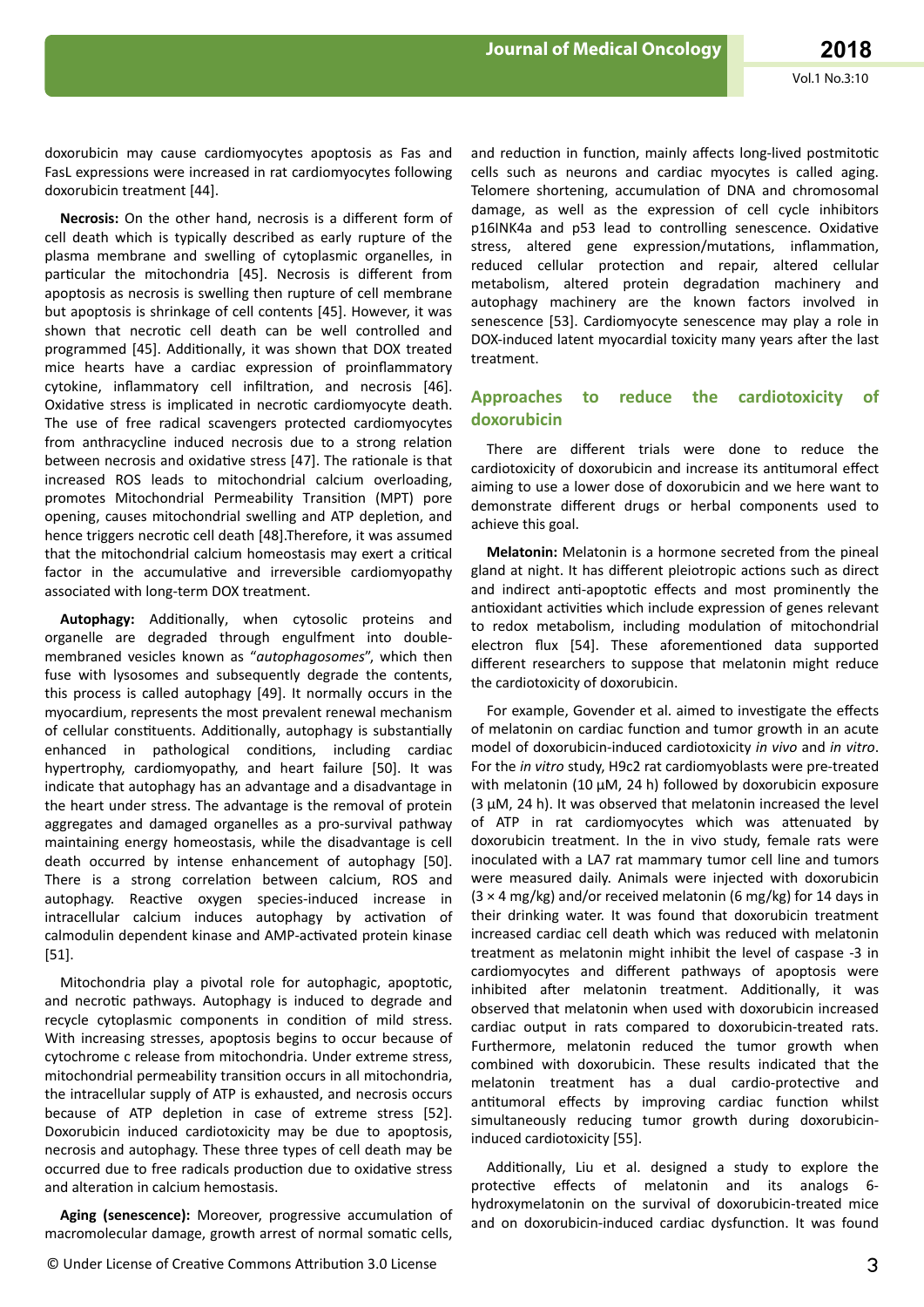melatonin protected against doxorubicin-induced that cardiotoxicity and increased the survival rate of mice treated with 25 mg/kg doxorubicin without interference with its antitumor effect [56]. Furthermore, Fan et al. found that there is a synergism between melatonin and doxorubicin by inhibiting hepatoma cell growth and induces cell apoptosis in cancer cells  $[57]$ .

Metformin: Metformin (dimethyl-biguanide) is an effective oral antidiabetic drug which decreases hepatic glucose production. It also increases the peripheral glucose uptake in skeletal muscles. It is a drug of choice for the treatment of overweight and obese type 2 diabetic patients. It increases insulin sensitivity and reduces the glycated hemoglobin A1C. Additionally, it has multiple biological benefits including platelet antiaggregating effect. There is also a demonstrable anti-oxidant action of the drug explaining its vascular protective effect. Additionally, it has a cardioprotective effect as it improves cardiac remodeling in heart failure. There is evidence that activation of adenosine monophosphate-activated protein kinase and endothelial nitric oxide synthase, and a reduced collagen expression are crucial for this effect [58]. Therefore, metformin is one of different drugs used to reduce cardiotoxicity of doxorubicin.

For example, Zilinyi et al. aimed to examine the protective role of metformin and its effect on autophagy in doxorubicininduced cardiotoxicity. Rats were used and divided into four groups at random. The doxorubicin-treated group received doxorubicin (3 mg/kg every second day) intraperitoneally. The metformin-treated group received 250 mg/kg/day metformin via gavage. The doxorubicin + metformin-treated group were given both at the above-mentioned doses. Serum levels of Lactate Dehydrogenase (LDH), creatine phospho kinase isoenzyme MB (CK-MB) enzyme, troponin T, and cardiac Malondialdehyde (MDA) were evaluated. Histopathological examination by Masson's trichrome staining and Western blot analysis were conducted for heart tissue samples for evaluating the expression level of AMP-activated protein kinase (AMPK) and autophagy-associated proteins. It was revealed that the treatment with metformin caused a significant decline in serum troponin T and cardiac MDA levels, and remarkable improvement in heart function confirmed by histopathological features [59].

Angiotensin converting enzyme inhibitors (ACEIs): ACE inhibitors (ACEIs) are drugs that are routinely administered in the clinic and have clearly shown positive therapeutic profiles for the treatment of heart failure caused by a number of cardiovascular diseases. ACEIs have free radicals scavenger and antioxidant properties. The protective effects of ACEIs against hypertension and oxidative damage may in part be related to the increase of specific activities of antioxidant enzymes such as the superoxide dismutase, glutathione peroxidase, and catalase [60]. Moreover, ACEIs have a cardioprotective effect due to inhibition of the formation of angiotensin II and aldosterone. Angiotensin II has a bad effect on the heart due to its mitogenic and vasoconstrictor effects [60]. It was reported that the sulfhydryl group in captopril is responsible for its free radicals scavenger effect [61]. The scavenging action of captopril was

examined against superoxide anion, hydroxyl radical, or hypohalite radical [61]. Bagchi et al. reported that captopril is an extremely potent free radical scavenger, scavenging power being as effective as superoxide dismutase against superoxide anion [61]. Additionally, Andreoli demonstrated that captopril is able to scavenge hydrogen peroxide and prevent oxidant-induced cell injury [62]. Finally, Zieden et al. showed that captopril has antioxidant effect against copper-induced oxidation of lowdensity lipoprotein [63]. It was reported that the concurrent administration of ACEI with doxorubicin treatment not only ameliorated cardiotoxic effects of doxorubicin. but also prevented doxorubicin-induced free radical formation [64, 65]. Noteworthy, it was reported that doxorubicin-induced cardiac dysfunction was attenuated by administration of enalapril in the drinking water through preservation of mitochondrial respiratory efficiency and reduction in free radicals formation  $[64]$ .

Recently, El-Sayed et al. showed that captopril (25 mg/kg) administration produced a significant increase in the survival rate of mice which markedly declined after doxorubicin (12 mg/kg) treatment. It was found that captopril increased the ratio of heart weight to body weight in mice. Additionally. captopril decreased the levels of MDA and  $TNF\alpha$  in mice hearts. Additionally, they found captopril might increase the antitumoral effect of doxorubicin in hepatocellular carcinoma  $[66]$ .

**Statins:** Statins are competitive reversible inhibitor of 3-Hydroxy-3-methylglutaryl coenzyme (HMG-CoA-reductase). They are very effective in treating patients with lipid disorders and atherosclerosis [67]. However, in addition, it is their antiinflammatory and antioxidative pleiotropic effects which, independent of their lipid lowering potential, are relevant beneficial mechanisms of this drug class [68]. It was shown that a chronic treatment with statins using a dose too low to alter the lipid profile, led to attenuation of vascular damage, which was contributed by a reduction of inflammation and oxidative stress [69]. Because doxorubicin-induced cardiotoxicity has been shown to be sufficiently triggered by cardiac oxidative stress and inflammation, different statins for example atorvastatin. fluvastatin, simvastatin, and rosuvastatin were used in different trials aiming to reduce the cardiotoxicity of doxorubicin [66,70,71]. Riad et al. aimed to know whether or not statin pretreatment can produce cardioprotective effects in a mouse model of doxorubicin-induced cardiomyopathy and they found that fluvastatin (100 mg/kg p.o.) improved left ventricular function which was declined after doxorubicin treatment in mice [70]. Fluvastatin treatment was associated with reduced cardiac expression of nitrotyrosine, enhanced expression of the mitochondrial located antioxidative SOD 2, attenuated mitochondrial apoptotic pathways, and reduced cardiac inflammatory response [70].

Additionally, it has been reported that simvastatin can exert significant cardioprotective effects against doxorubicin-related cardiotoxicity through suppression of endoplasmic reticulum stress and activation of Akt signaling and its administration has been suggested as an encouraging approach to manage doxorubicin cardiotoxicity [71]. Furthermore, El-Sayed et al.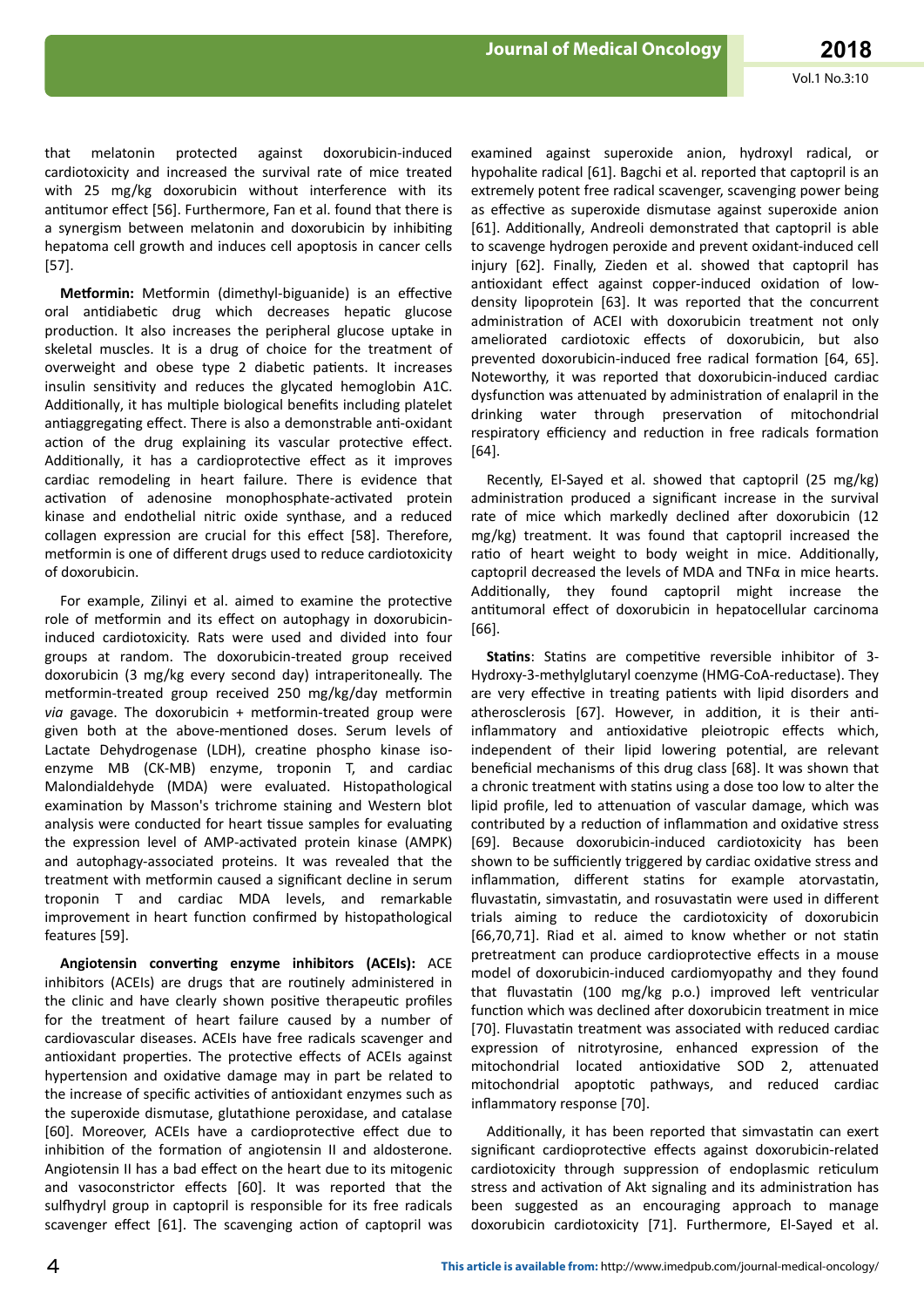showed that rosuvastatin (20mg/kg p.o. for three weeks) might increase the antitumaoral effect of doxorubicin and reduce its cardiotoxicity in experimentally induced hepatocellular carcinoma in mice [66].

Fermented Cordyceps sinensis: Cordyceps sinensis (CS) is one of the rare traditional Chinese herbs, only a very limited amount of natural CS is produced. Fermented CS, as a substitute for natural CS, is widely used in the field of supplementary medical treatment and health products. CS has long been used to improve quality of life and promote longevity. It has a wide range of pharmacological effects, such as immune regulation, antitumor. anti-senescence. and hypoglycemic and hypolipidemic actions [72]. Wu et al. demonstrated that the activities of glutathione peroxidase and catalase and the scavenging activity of  $O^{2-}$  in serum, and the total superoxide dismutase activity in cardiac tissue compared to doxorubicin treated mice (7.5 mg/kg) were significantly elevated after CS treatment. Additionally, CS declined the malondialdehyde content in liver and cardiac tissues [72]. Therefore, fermented CS may be considered as good trial used for the prevention against various cardiac diseases induced by doxorubicin.

Omega-3: Omega 3 fatty acids are fats commonly found in marine and plant oils. They are Polyunsaturated Fatty Acids (PUFA) have a double bond (C=C) starting after the third carbon atom from the end of the carbon chain when counting is started from the methyl group. The fatty acids have two ends-the acid (COOH) end and the methyl (CH<sub>3</sub>) end. It was found that the certain n-3 fatty acids are converted into eicosanoids, but at a much slower rate. Eicosanoids made from n-3 fatty acids are often referred to as anti-inflammatory [73].

Additionally, omega-3 fatty acids have important properties as membrane stabilizers and can alter cell membrane fluidity. Fatty acids are an essential constituent of the cell membrane, where they modulate the action of membrane-bound transporters and enzymes. Noteworthy, El-Sayed et al. designed an experiment using omega-3 (1 gm/ kg p.o.) with doxorubicin (12 mg/kg i.p.) in an attempt to reduce the cardiotoxicity of doxorubicin, in this study also, captopril and rosuvasatatin were used with doxorubicin and a comparison was made between these three drugs. They showed that omega-3 increased the level of antioxidant power as glutathione in reduced form (GSH) and Superoxide Dismutase (SOD). Paradoxically, the level of malondialdehyde as a parameter of oxidative stress was increased after omega-3 treatment. It was found that omega 3 might reduce the cardiotoxicity but to a lesser extent than captopril or rosuvastatin did [66].

Additionally, Uygur et al. demonstrated the cardioprotective effects of fish omega-3 fatty acids on doxorubicin-induced cardiotoxicity in rats. Omega-3 (400 mg/kg/day) was given for 30 days by intragastric intubation. Doxorubicin (30 mg/kg) was injected intraperitoneally by a single dose to induce acute cardiotoxicity. The doxorubicin-treated group with fish n-3 fatty acids therapy caused a significant reduction in the activity of terminal deoxynucleotidyl transferase-mediated deoxyuridine triphosphate nick end labeling in cardiomyocytes. Furthermore, in contrast to the results of El-Sayed et al., the doxorubicintreated with fish n-3 fatty acids group showed a significant

© Under License of Creative Commons Attribution 3.0 License

decline in malondialdehyde level, and an increase in superoxide dismutase and glutathione peroxidase activities when compared to the doxorubicin-treated group [74]. It was concluded that the both studies examined the cardioprotective effects of omega-3 as anti-oxidant or anti-apoptotic drug.

Beta blockers: Beta blockers such as carvedilol and nebivolol have cardioprotective effects especially in case of heart failure. Carvedilol has anti-oxidant properties, anti-ischemic and vasodilator effects [75,76]. There are different animal studies reported that the anti-oxidant properties of carvedilol lead to the reduction of acute cardiotoxicity and nephrotoxicity from doxorubicin [77,78]. However, Kim et al. reported that myocardial injury and LV systolic/diastolic dysfunction caused by doxorubicin was alleviated by co-administered rosuvastatin, but not by carvedilol [79]. Nebivolol is vasodilator and cardioselective beta blocker through the releasing of nitric oxide; it has anti-oxidant and anti-apoptotic effects [80]. Additionally, Shafik et al. showed a significant reduction of Doxorubicin induced cardiotoxicity and nephrotoxicity in nebivolol-treated animals more than carvedilol treated animals [80]. Therefore, they can be considered a good combination to protect against cardiotoxicity commonly encountered with doxorubicin treatment.

Calcium channel blockers: The mechanism of doxorubicin induced cardiotoxicity may be attributed to calcium overload in mitochondria which leads to activation of ROS and consequently causes mitochondrial swelling and ATP depletion, and therefore triggers necrotic cell death [47.48]. Felodipine is one of dihydropyridine and vaso-selective calcium channel blockers and it was assessed against doxorubicin-induced cardiotoxicity. The results were marvelous as felodipine improved cardiac marker enzymes, additionally; it prevented damage to myocardial tissue through inhibition of myocardial caspase-3 activity. Felodipine was able to maintain normal histopathological examination of heart without causing any harmful effects on the myocardium [81]. Additionally, nicardipine and amlodipine have a cardioprotective effect against doxorubicin henihmi cardiotoxicity and this effect is not only due to calcium channel blocking activity but also due to their antioxidant effects that act by direct scavenging effect, conservation of glutathione peroxidase enzymes activity, and inhibition of lipidperoxidation  $[81]$ .

# **Conclusion**

Doxorubicin is very effective drug in treatment of different types of cancer but it has a problematic issue inducing severe dose dependent cardiotoxicity. It is very critical to understand the mechanism of doxorubicin induced cardiotoxicity to counteract this problem. Oxidative stress and cellular death are the most important causes for its cardiotoxicity, hence, different drugs like melatonin, metformine, captopril, rosuvasatatin, beta blockers, calcium channel blockers and omega-3 can be considered feasible candidates to protect against its cardiotoxicity. These drugs may have anti-oxidant, anti-apoptotic effects or reduce the calcium overload in cardiomyocytes. Therefore, it is recommended that more researches and clinical studies are needed to demonstrate the actual mechanism of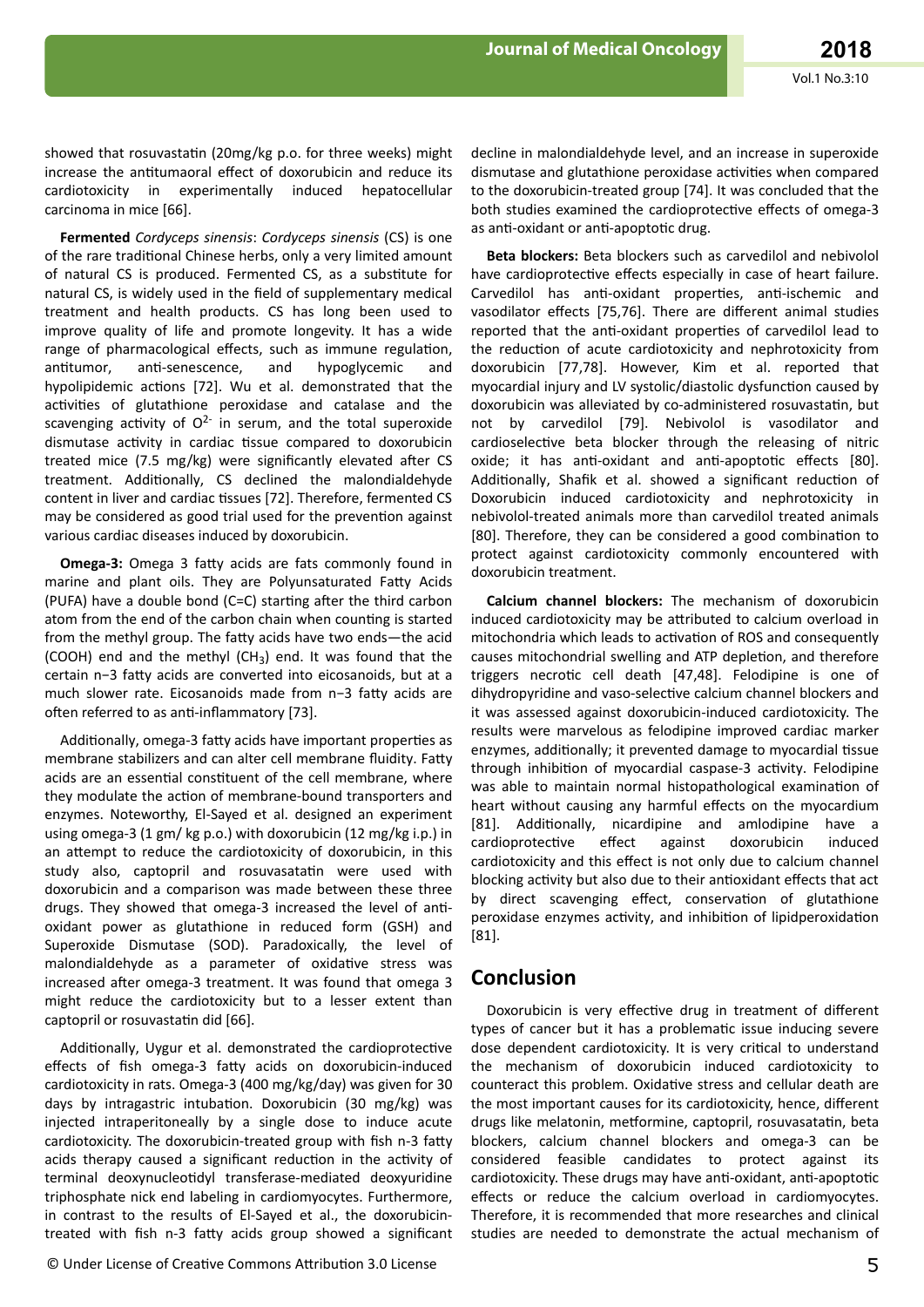doxorubicin induced cardiotoxicity and to decelerate this effect aiming to increase the effect of doxorubicin without causing serious side effects.

# **References**

- Pérez-Arnaiz C, Busto N, Leal JM, García B (2014) New insights into the mechanism of the DNA/doxorubicin interaction. J Phys Chem B 118: 1288-1295.
- 2. Priebe W (1995) Mechanism of action-governed design of anthracycline antibiotics: A "turn-off/ turn-on" approach. CPD 1: 51-68.
- 3. Hortobagyi GN (1997) Anthracyclines in the treatment of cancer. Drugs 54:1-7.
- 4. Cortés-Funes H, Coronado C (2007) Role of anthracyclines in the era of targeted therapy. Cardiovasc Toxicol7:56-60.
- 5. Takemura G, Fujiwara H (2007) Doxorubicin-induced cardiomyopathy: from the cardiotoxic mechanisms to management. Prog Cardiovasc Dis 49: 330-352.
- 6. Jung K, Reszka R (2001) Mitochondria as subcellular targets for clinically useful anthracyclines. Adv Drug Deliv Rev 49: 87-105.
- 7. Octavia Y, Tocchetti CG, Gabrielson KL, Janssens S, Crijns HJ, et al. (2012) Doxorubicin-induced cardiomyopathy: from molecular mechanisms to therapeutic strategies. J Mol Cell Cardiol 52: 1213-1225.
- 8. Doroshow JH, Locker GY, Myers CE (1980) Enzymatic defenses of the mouse heart against reactive oxygen metabolites: alterations produced by doxorubicin. J Clin Invest 65: 128-135.
- 9. Mukherjee S, Banerjee SK, Maulik M, Dinda AK, Talwar KK, et al. (2003) Protection against acute adriamycin-induced cardiotoxicity by garlic: Role of endogenous antioxidants and inhibition of TNF- $\alpha$ expression. BMC Pharmacol 3: 16.
- 10. Tocchetti CG, Carpi A, Coppola C, Quintavalle C, Rea D, et al. (2014) Ranolazine protects from doxorubicin-induced oxidative stress and cardiac dysfunction. Eur J Heart Fail 16: 358-366.
- 11. Mihm MJ, Yu F, Weinstein DM, Reiser PJ, Bauer JA (2002) Intracellular distribution of peroxynitrite during doxorubicin cardiomyopathy: evidence for selective impairment of myofibrillar creatine kinase. Br J Pharmacol 135: 581-588.
- 12. Kalyanaraman BJ, Joseph J, Kalivendi S, Wang S, Konorev E, et al. (2002) Doxorubicin-induced apoptosis: implications in cardiotoxicity. Mol Cell Biochem 234: 119-124.
- 13. Sakaguchi N, Inoue M, Ogihara Y (1998) Reactive oxygen species and intracellular Ca2, common signals for apoptosis induced by gallic acid. Biochem Pharmacol 55: 1973-1981.
- 14. Rochette L, Guenancia C, Gudjoncik A, Hachet O, Zeller M, et al. (2015) Anthracyclines/trastuzumab: new aspects of cardiotoxicity and molecular mechanisms. Trends in pharmacological sciences 36: 326-348.
- 15. Ventura-Clapier R, Garnier A, Veksler V (2004) Energy metabolism in heart failure. J Physiol 555:1-3.
- 16. Vertuani S, Angusti A, Manfredini S (2004) The antioxidants and pro-antioxidants network: an overview. Curr Pharm Des 10: 1677-1694.
- 17. Chaiswing L, Cole MP, St Clair DK, Ittarat W, Szweda LI, et al. (2004) Oxidative damage precedes nitrative damage in adriamycininduced cardiac mitochondrial injury. Toxicol Pathol 32:536-547.
- 18. dos Santos Ferreira D, Faria SD, de Araújo Lopes SC, Teixeira CS, Malachias A, et al. (2016) Development of a bone-targeted pHsensitive liposomal formulation containing doxorubicin: physicochemical characterization, cytotoxicity, and biodistribution evaluation in a mouse model of bone metastasis. Int J Nanomedicine 11: 3737-3751.
- 19. Carvalho FS, Burgeiro A, Garcia R, Moreno AJ, Carvalho RA, et al. (2014) Doxorubicin-induced cardiotoxicity: from bioenergetic failure and cell death to cardiomyopathy. Med Res Rev 34 : 106-135.
- 20. Bernardi P, Scorrano L, Colonna R, Petronilli V, Di Lisa F (1999) Mitochondria and cell death. Mechanistic aspects and methodological issues. Eur J Biochem 264:687-701.
- 21. Tait SW, Green DR (2010) Mitochondria and cell death: outer membrane permeabilization and beyond. Nat Rev Mol Cell Biol 11: 621.
- 22. Brand MD, Nicholls DG (2011) Assessing mitochondrial dysfunction in cells. Biochem J 435: 297-312.
- $23.$  Gewirtz D (1999) A critical evaluation of the mechanisms of action proposed for the antitumor effects of the anthracycline antibiotics adriamycin and daunorubicin. Biochem Pharmacol 57: 727-741.
- 24. Tokarska-Schlattner M, Zaugg M, Zuppinger C, Wallimann T, Schlattner U (2006) New insights into doxorubicin-induced cardiotoxicity: the critical role of cellular energetics. J Mol Cell Cardiol 41: 389-405.
- 25. Carvalho RA, Sousa RP, Cadete VJ, Lopaschuk GD, Palmeira CM, et al. (2010) Metabolic remodeling associated with subchronic doxorubicin cardiomyopathy. Toxicology 270 :92-98.
- 26. Ott M, Gogvadze V, Orrenius S, Zhivotovsky B (2007) Mitochondria, oxidative stress and cell death. Apoptosis 12:913-922.
- 27. Choi EH, Han JY, Kang JH, Kim MK, Chun HS (2015) Alleviation of Doxorubicin-Induced Cardiocytotoxicity by Anthocyanin-Rich Bilberry (Vaccinium myrtillus L.) in H9c2 Cells by Antioxidative Effects. J Pharm Chem Biol Sci 3:247-261.
- 28. Zhang W (2015) Loss of Multidrug Resistance-associated Protein 1 (MRP1/ABCC1) Potentiates Doxorubicin-induced Cardiotoxicity in Mice.
- 29. Sawyer DB, Peng X, Chen B, Pentassuglia L, Lim CC (2010) Mechanisms of anthracycline cardiac injury: can we identify strategies for cardioprotection? Prog Cardiovasc Dis 53:105-113.
- 30. Kuznetsov AV, Margreiter R, Amberger A, Saks V, Grimm M (2011) Changes in mitochondrial redox state, membrane potential and calcium precede mitochondrial dysfunction in doxorubicininduced cell death. Biochim Biophys Acta 1813: 1144-1152.
- 31. Wojnowski L, Kulle B, Schirmer M, Schlüter G, Schmidt A, et al. (2005) NAD (P) H oxidase and multidrug resistance protein genetic polymorphisms are associated with doxorubicin-induced cardiotoxicity. Circulation 112: 3754-3762.
- 32. Vejpongsa P, Yeh ET (2014) Prevention of anthracycline-induced cardiotoxicity: challenges and opportunities. J Am Coll Cardiol 64 : 938-945.
- 33. Šimůnek T, Štěrba M, Popelová O, Adamcová M, Hrdina R, et al. (2009) Anthracycline-induced cardiotoxicity: overview of studies examining the roles of oxidative stress and free cellular iron. Pharmacol Rep 61: 154-171.
- 34. Hasinoff BB, Davey JP, O'brien PJ (1989) The adriamycin (doxorubicin)-induced inactivation of cytochrome c oxidase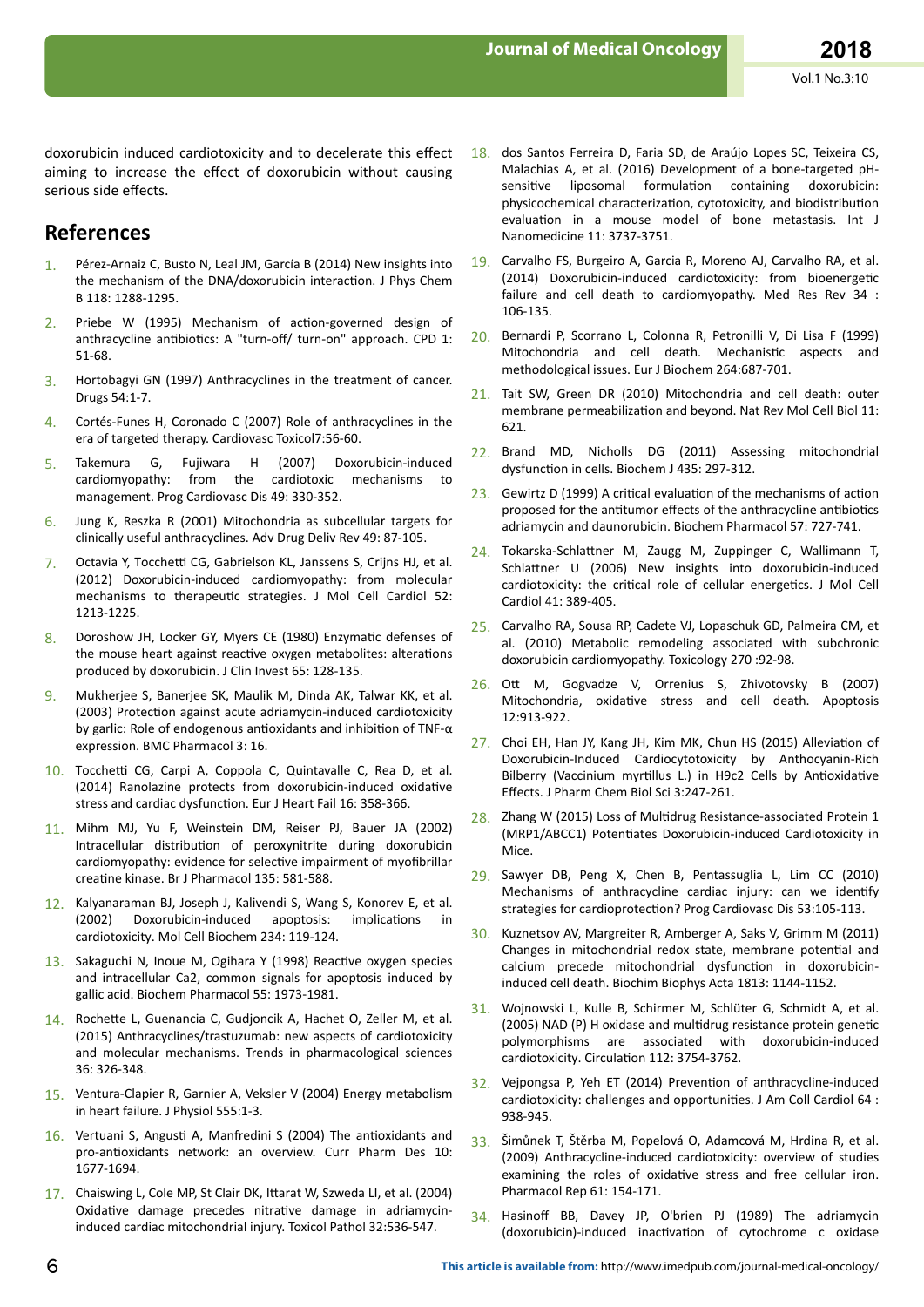depends on the presence of iron or copper. Xenobiotica 19 : 231-241.

- 35. Villamena FA, Zweier JL (2004) Detection of reactive oxygen and nitrogen species by EPR spin trapping. Antioxid Redox Signal 6: 619-629.
- 36. Young IS, Woodside JV (2001) Antioxidants in health and disease. J Clin Pathol 54: 176-186.
- 37. Goldswain TL (2017) An investigation into the potential cardioprotective effects of ghrelin in a rat model of chronic Doxorubicin-induced cardiotoxicity.
- 38. Bredahl EC (2015) Effects of Resistance Training and Creatine Monohydrate on Doxorubicin-Induced Muscle Dysfunction.
- 39. Minotti G, Recalcati S, Mordente A, Liberi G, Calafiore AM, et al. (1998) The secondary alcohol metabolite of doxorubicin irreversibly inactivates aconitase/iron regulatory protein-1 in cytosolic fractions from human myocardium. FASEB J 12: 541-552.
- 40. Beutler E, Hoffbrand AV, Cook JD (2003) Iron deficiency and overload. Hematology Am Soc Hematol Educ Program 2003 :  $40 - 61$ .
- 41. Elmore S (2007) Apoptosis: a review of programmed cell death. Toxicol Pathol 35: 495-516.
- 42. Chowdhury I, Tharakan B, Bhat GK (2006) Current concepts in apoptosis: the physiological suicide program revisited. Cell Mol Biol Lett 11: 506.
- 43. Yuan J, Lipinski M, Degterev A (2003) Diversity in the mechanisms of neuronal cell death. Neuron 40: 401-413.
- 44. Zhao L, Zhang B (2017) Doxorubicin induces cardiotoxicity through upregulation of death receptors mediated apoptosis in cardiomyocytes. Sci Rep 7: 44735.
- 45. Kumar R, Patel SK, Rami Reddy BV, Bhatt M, Karthik K, et al. (2015) Apoptosis and other alternate mechanisms of cell death. Asian J Anim Vet Adv 10: 646-668.
- 46. Guerriero JL (2010) A study of cell death pathways and innate immunity in cancer chemotherapy.
- 47. Štěrba M, Popelová O, Vávrová A, Jirkovský E, Kovaříková P, et al. (2013) Oxidative stress, redox signaling, and metal chelation in anthracycline cardiotoxicity and pharmacological cardioprotection. Antioxid Redox Signal 18: 899-929.
- 48. Hafstad AD, Nabeebaccus AA, Shah AM (2013) Novel aspects of ROS signalling in heart failure. Basic Res Cardiol 108: 359.
- 49. Ravikumar B, Sarkar S, Davies JE, Futter M, Garcia-Arencibia M, et al. (2010) Regulation of mammalian autophagy in physiology and pathophysiology. Physiol Rev 90: 1383-1435.
- 50. Navarro-Yepes J, Burns M, Anandhan A, Khalimonchuk O, Del Razo LM, et al. (2014) Oxidative stress, redox signaling, and autophagy: cell death versus survival. Antioxid Redox Signal 21: 66-85.
- 51. Zhou F, Yang Y, Xing D (2011) Bcl-2 and Bcl-xL play important roles in the crosstalk between autophagy and apoptosis. FEBS J 278: 403-413.
- 52. Periyasamy-Thandavan S, Jiang M, Schoenlein P, Dong Z (2009) Autophagy: molecular machinery, regulation, and implications for renal pathophysiology. Am J Physiol Renal Physiol 297: F244-256.
- 53. Kirkwood TB (2005) Understanding the odd science of aging. Cell 120: 437-447.
- 54. Mahmood D (2018) Pleiotropic Effects of Melatonin. Drug Res.
- 55. Govender J, Loos B, Marais E, Engelbrecht AM (2018) Melatonin improves cardiac and mitochondrial function during doxorubicininduced cardiotoxicity: A possible role for peroxisome proliferatoractivated receptor gamma coactivator 1-alpha and sirtuin activity? Toxicol Appl Pharmacol pii: S0041-008X(18)30305-3.
- Liu X, Chen Z, Chua CC, Ma YS, Youngberg GA, et al. (2002) 56. Melatonin as an effective protector against doxorubicin-induced cardiotoxicity. Am J Physiol Heart Circ Physiol 283: H254-263.
- 57. Fan LL, Sun GP, Wei W, Wang ZG, Ge L, et al. (2010) Melatonin and doxorubicin synergistically induce cell apoptosis in human hepatoma cell lines. World J Gastroenterol 16:1473-1481.
- 58. Viollet B, Guigas B, Garcia NS, Leclerc J, Foretz M, et al. (2012) Cellular and molecular mechanisms of metformin: an overview. Clin Sci 122: 253-270
- 59. Zilinyi R, Czompa A, Czegledi A, Gajtko A, Pituk D, et al. (2018) The Cardioprotective Effect of Metformin in Doxorubicin-Induced Cardiotoxicity: The Role of Autophagy. Molecules 23: pii: E1184.
- 60. Hiona A, Lee AS, Nagendran J, Xie X, Connolly AJ, et al. (2011) Pretreatment with angiotensin-converting enzyme inhibitor improves doxorubicin-induced cardiomyopathy via preservation of mitochondrial function. J Thorac Cardiovasc Surg 142:396-403.
- 61. Bagchi D, Prasad R, Das DK (1989) Direct scavenging of free radicals by captopril, an angiotensin converting enzyme inhibitor. Biochem Biophys Res Commun 158: 52-57.
- 62. Andreoli SP (1993) Captopril scavenges hydrogen peroxide and reduces, but does not eliminate, oxidant-induced cell injury. Am J Physiol 264: F120-127.
- 63. Zieden B, Wuttge DM, Karlberg BE, Olsson AG (1995) Effects of in vitro addition of captopril on copper-induced low density lipoprotein oxidation. Br J clin Pharmac 39:201-203.
- 64. Hiona A, Lee AS, Nagendran J, Xie X, Connolly AJ, et al. (2011) Pretreatment with angiotensin-converting enzyme inhibitor improves doxorubicin-induced cardiomyopathy via preservation of mitochondrial function. J Thorac Cardiovasc Surg 142:396-403.
- 65. Wouters KA, Kremer LC, Miller TL, Herman EH, Lipshultz SE (2005) Protecting against anthracycline-induced myocardial damage: a review of the most promising strategies. Br J Haematol 131: 561-578.
- 66. El-Sayed I, Selima E, Nasr M, Ghoneim H (2018) The Impact of Rosuvastatin and Omega-3 on the antitumaoral activity and Cardiotoxicity of Doxorubicin Compared to Captopril effect in Experimentally-Induced Hepatocellular Carcinoma in Mice. Res J Oncol 2: 1.
- 67. Jasiñska M, Owczarek J, Orszulak-Michalak D (2007) Statins: A new insight into their mechanisms of action and consequent pleiotropic effects. Pharmacol Rep 59: 483-499.
- 68. Kostapanos MS, Milionis HJ, Elisaf MS (2010) Current role of statins in the treatment of essential hypertension. Expert Opin Pharmacother 11: 2635-2650.
- 69. Bonetti PO, Lerman LO, Napoli C, Lerman A (2003) Statin effects beyond lipid lowering-are they clinically relevant? Eur Heart J 24: 225-248.
- 70. Riad A, Bien S, Westermann D, Becher PM, Loya K, et al. (2009) Pretreatment with statin attenuates the cardiotoxicity of Doxorubicin in mice. Cancer Res 69: 695-699.
- 71. Liu D, Liu Y, Yi Z, Dong H (2016) Simvastatin protects cardiomyocytes from doxorubicin cardiotoxicity by suppressing